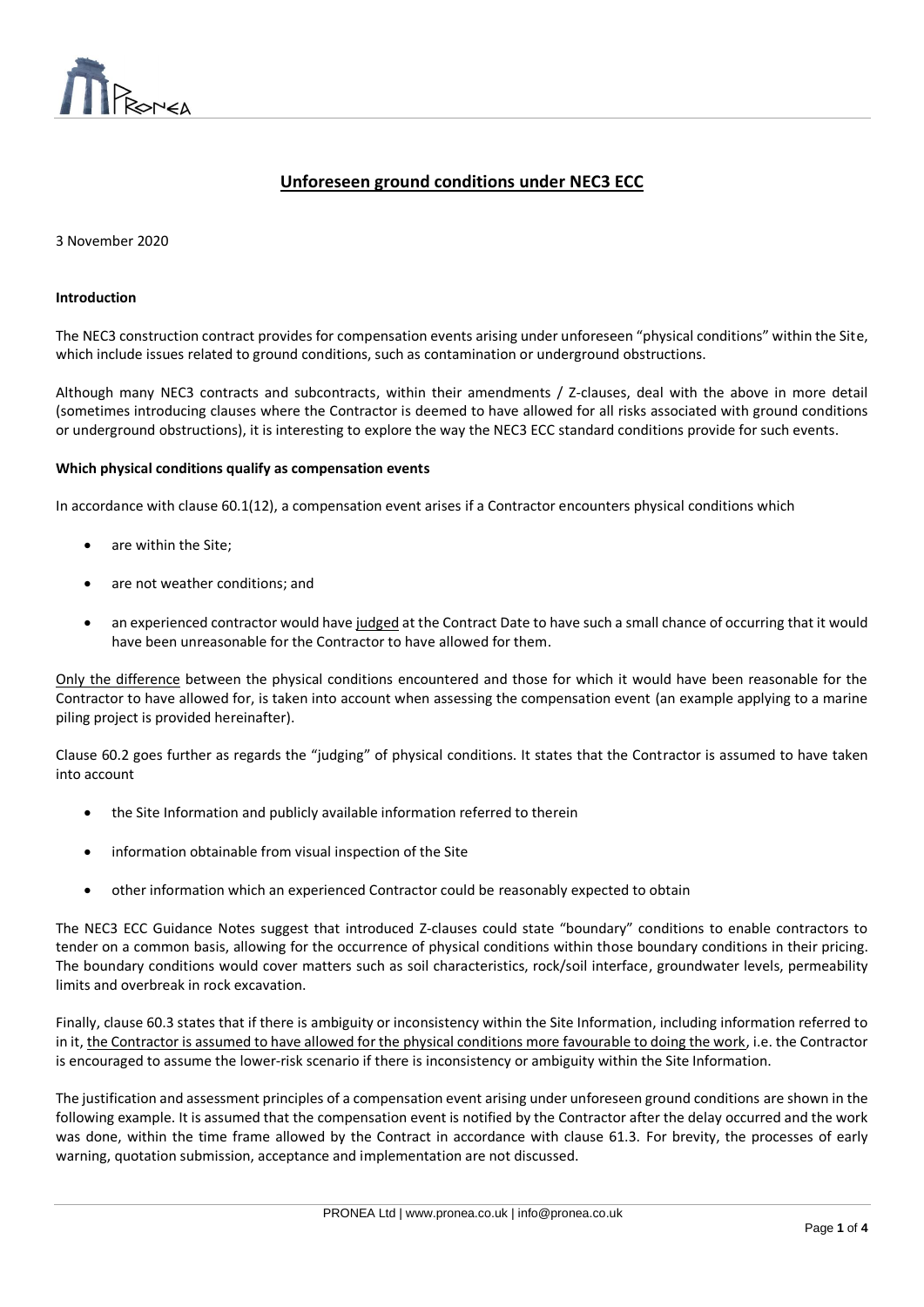

# **UNFORSEEN GROUND CONDITIONS EXAMPLE: MARINE PILING PROJECT**

A marine piling contractor submits a tender regarding the installation of mooring monopiles for the construction of a new berth, under an NEC3 ECC, Option A contract ("the Contract").

 $\overline{a}$ 

The Site Information includes a Technical Report, undertaken by the Employer's consultants as part of the site investigation, with results of a number of boreholes close to the monopiles' locations albeit some of them did not penetrate enough to reach rockhead.

The Technical Report shows:

- ground profiles for the monopile locations where rockhead was reached; and
- "assumed" ground profile for the rest; the assumptions are based on the successful boreholes (where penetration reached the rockhead)

The assumed ground profile specifies level of rockhead at -20m CD, maximum rock Uniaxial Compressive Strength (UCS) of 18 MPa and Rock Quality Designation (RQD) 50% from rockhead level downward to the design toe of the monopile.

An older site investigation on the landside which is mentioned in the Technical Report indicates much harder rock (UCS 60MPa and RQD 100%). Due to the fact that those boreholes were further away from the piling area, the old report is not taken it into account for the ground profiles.

The Contractor, in its submitted tender price, allows for drilling equipment suitable to rock strength in accordance with the Technical Report ground profiles, and estimates the duration of the works based on the expected output of a suitable drilling rig.

### **Notification of the compensation event**

The day that the Contractor commences drilling at the first of the locations with assumed ground profile, although it encounters the rockhead at the level shown, the drilling is much slower than expected and the drilling equipment gets damaged after having reached half of the design depth for the rock socket. It contacts the plant supplier, who advises that the rock is probably harder than estimated and different drilling tools should have been used. The Contractor issues an early warning to the Project Manager and takes any necessary mitigation measures for the pending stand-down period.

The supplier arranges the replacement the drilling tools with more suitable – however the Contractor incurs the costs of replacement / upgrade and suffers delay up to the delivery of the new tools.

When drilling is resumed, the Contractor takes samples which it sends to the laboratory. The results reveal UCS values of approx. 45MPa combined with RQD at 100% from rockhead level downward.

Following completion of drilling with the upgraded equipment, the Contractor notifies the Project Manager of a compensation event in accordance with clause 61.3 for the additional cost and delay due to the much harder rock encountered. The Contractor submits that in accordance with clause 60.1 (12) it would have been unreasonable to allow for the such ground conditions, as it based the tendered price on the ground profiles of the Site Information.

The Project Manager argues that, given the inclusion of the older site investigation results within the Site Information, an experienced Contractor would have anticipated that harder rock could be encountered and therefore would have allowed for different (and more expensive) drilling equipment in its price, in which case the output would remain uninterrupted and the additional costs and delay avoided.

The Contractor replies that pursuant to clause 60.3, upon pricing the works, took into account the ground conditions which were more favourable to doing the work, i.e. the assumed ground profile that was estimated by the other boreholes in close proximity (and promoted in the current site investigation) and not the older site investigation on the landside.

The Project Manager accepts the Contractor's reasoning and the event as a compensation event and instructs the Contractor to submit its quotation.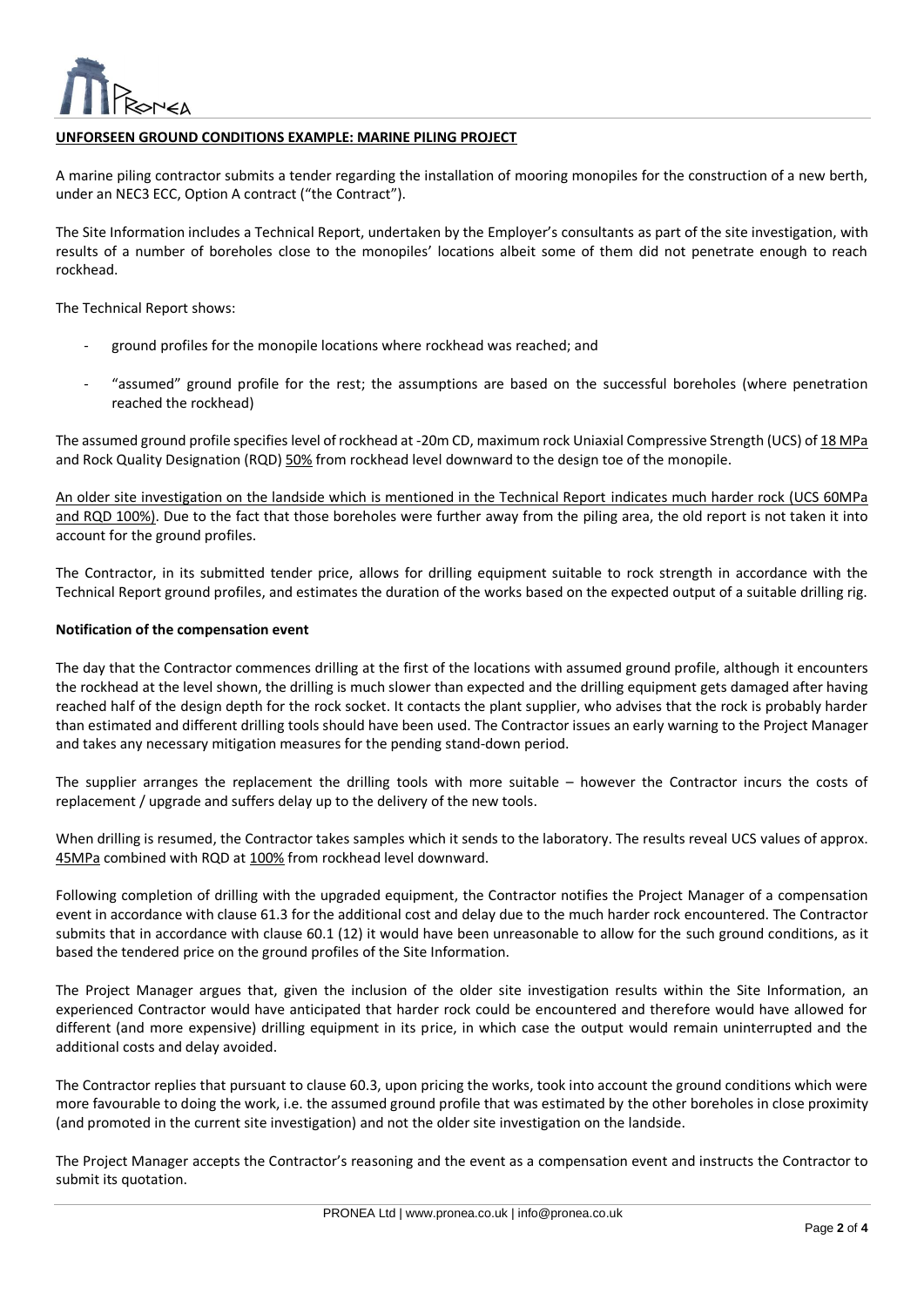## **Assessment of the compensation event**

#### **a. Assessment of delay**

The Accepted Programme shows that the Contractor has allowed a total of 7 days for each monopile as follows:

 $\overline{a}$ 

- 1 day for towing from the previous location / setting up of jack-up barge into position, and piling gate preparation
- 1 day for driving the external casing to rock level and removal of internal soil plug
- 2 days for drilling the rock socket
- 1 day for pitching of mooring pile, inspection by the Supervisor and grouting / sand filling
- 1 day for grout curing and removal of external casing
- 1 day programme float

Based on the site records, the period from breakdown until recommencement of drilling was 6 days. The Contractor with the new tools completed the remaining rock drilling in 2 days. The completion of the monopile installation was delayed by a total of 8 days (6+2).

The compensation event delay is assessed taking into consideration the following:

- The Contractor had excavated half of the rock socket depth before the breakdown, so effectively utilised 1 day of the 2 days as per the conditions originally allowed for by the Contractor
- The float (1 day) allowed in the programme are absorbed

Therefore, the delay assessed is 8 days  $-1$  day for remaining drilling as per previous conditions  $-1$  day float = 6 days.

As a result, planned Completion is delayed by 6 days and hence the Completion Date is also moved by 6 days in accordance with clause 63.3 – the Contractor's terminal float is not affected.

#### **b. Assessment of cost**

The cost impact is assessed as the Defined Cost for the work already done plus the Fee (cl. 63.1). The Defined Cost in accordance with the Shorter Schedule of Costs Components (SSCC) comprises the following:

- People; the additional cost of people (including management) due to the breakdown such as any required overtime, standing down time and procurement within the Working Areas.
- Equipment; down-time for the 6 days (taking into account any off-hiring or stand-down discounts by the suppliers) and additional costs due to the breakdown, such as:
	- Collection of damaged and delivery of new tooling by the supplier
	- The hire cost of the new / upgraded tooling over and above the cost allowed for by the Contractor for the remaining 1-day drilling shown in the Accepted Programme
	- The additional cost of hiring the new tooling for the remaining period of the works (it is highly unlikely that the Project Manager would instruct the Contractor to revert to tooling of lower capacity for the reminder of the works)